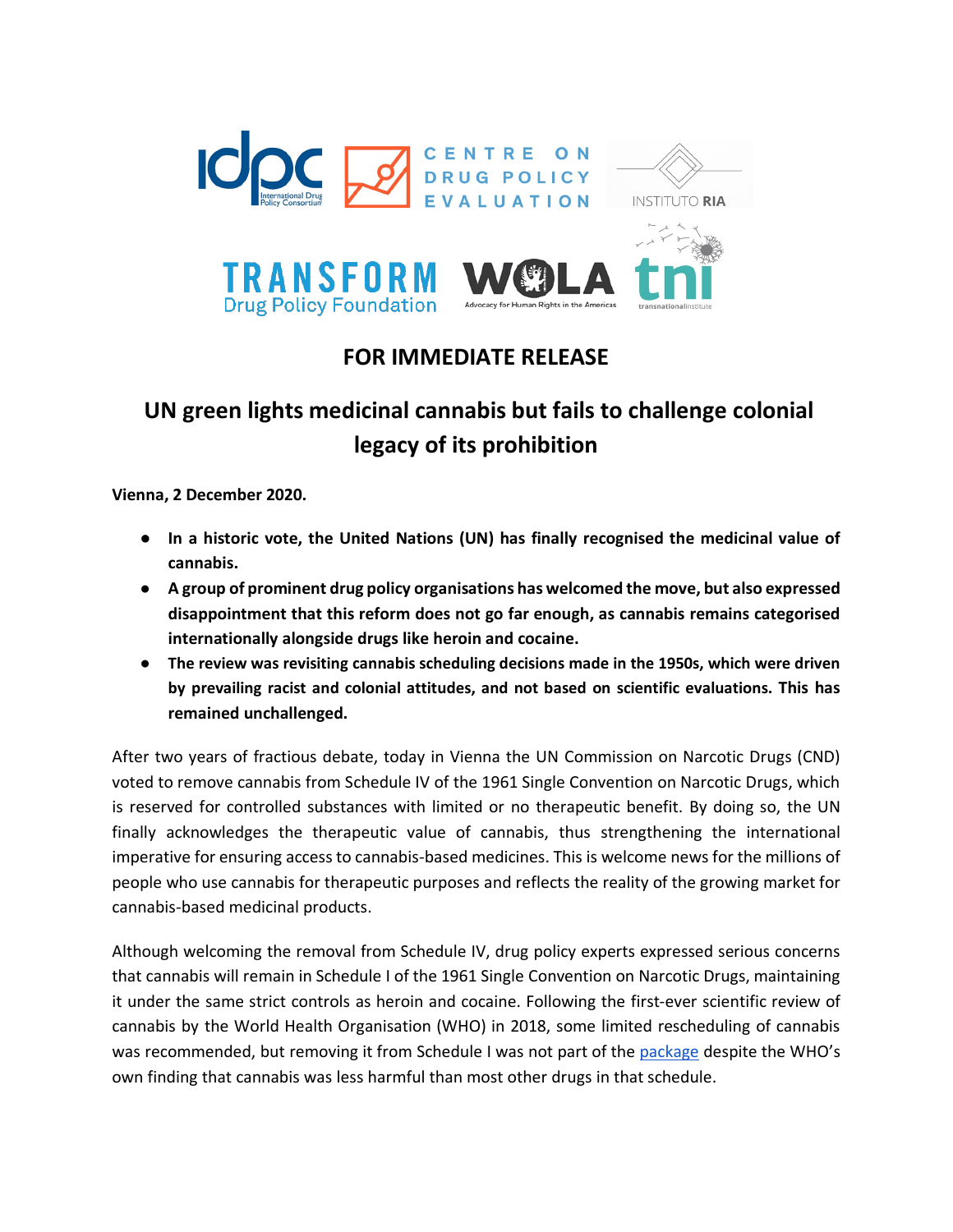The cannabis review also underscores the profound disconnect between decision-making in international bodies and the growing momentum for drug policy reform across the world. More than 50 countries worldwide have adopted medicinal cannabis programmes, while Uruguay, Canada, Mexico, Luxembourg, 15 US states and several other jurisdictions have moved, or are moving to, legally regulate cannabis for non-medical use. By resisting evidence and change, the international drug control system runs the risk of becoming increasingly isolated and irrelevant.

"We welcome the long overdue recognition that cannabis is a medicine. However, this reform alone is far from adequate given that cannabis remains incorrectly scheduled at the international level. The original decision to prohibit cannabis lacked scientific basis and was rooted in colonial prejudice and racism. It disregarded the rights and traditions of communities that have been growing and using cannabis for medicinal, therapeutic, religious, and cultural purposes for centuries and has led to millions being criminalised and incarcerated across the globe. The review process has been a missed opportunity to correct that historical error", said **Ann Fordham, Executive Director of the International Drug Policy Consortium**.

The final tally on removing cannabis from Schedule IV was very close, with 27 votes in favour and 25 against, with 1 abstention. The Russian Federation had mobilised a bloc of countries – including 15 voting CND member states – behind a [common position,](https://www.unodc.org/documents/commissions/CND/CND_Sessions/CND_63/2nd_ISM/Russia.pdf) arguing "not to make any changes to the scheduling of cannabis" because it would "lead to confusion and loosening of the established international regulatory framework". At the same time, the United States voted in favour of deleting cannabis from Schedule IV, but rallied countries to affirm a supposed global consensus that cannabis should remain subject to the "full scope of international controls". According to **John Walsh, Director for Drug Policy at the Washington Office on Latin America**, the US move represents "an unconvincing attempt to present a semblance of consensus, celebrating that cannabis remains strictly scheduled internationally, in the very same week that the [House of Representatives is preparing to vote](https://www.wola.org/analysis/tale-of-two-cannabis-votes/) on legislation that would remove cannabis from the substances placed under the federal Controlled Substances Act".

**Martin Jelsma, Director of the Drugs and Democracy Programme at the Transnational Institute**, said: "Today, the international community moves a step forward with this small victory on medicinal cannabis, but the decolonisation and modernisation of the UN drug treaty regime is only just beginning. The outcome of this review process has once again shown that the 1961 Single Convention is outdated and too blunt an instrument to fulfil its mandate of protecting the health and welfare of humankind. It also demonstrated the profound division and paralysis within the international drug control system. With few signs of reconciliation between the reform-minded countries and the defenders of the drug war status quo, reformers will continue to default to a way forward that doesn't depend on a consensus in Vienna, as witnessed by national reforms currently underway around the world".

\*\*\*\*\*\*\*\*\*\*\*\*\*\*\*\*\*\*